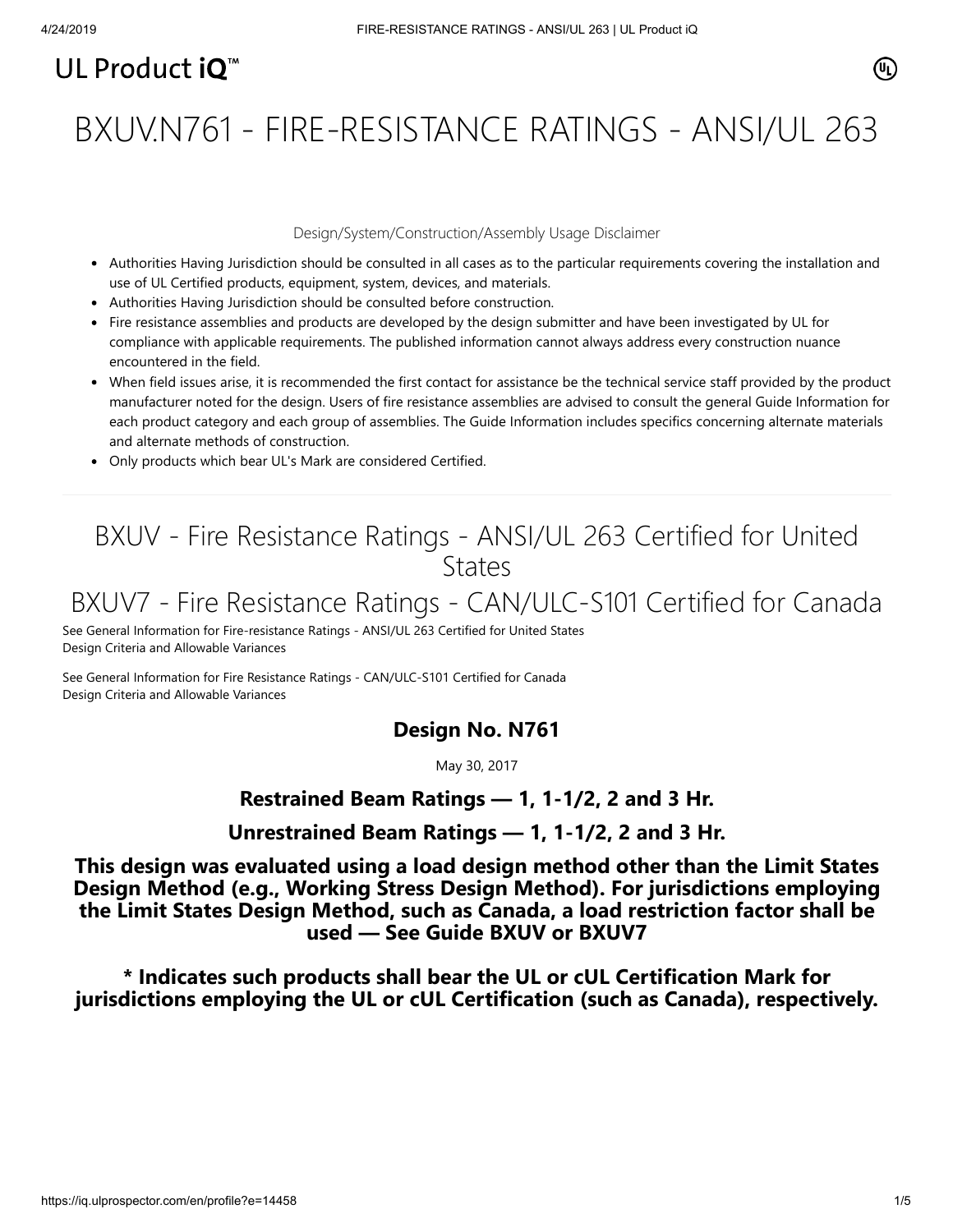

1. **Steel Joist —** Composite or non-composite min 12k5 or min depth and weight shall be 12 in. and 7.1 lb/ft respectively. May be uncoated or provided with a shop coat of paint. Designed per S.J.I. specifications for a max design stress of 30,000 psi (30 ksi). Welded or bolted to end supports. Top chords shall consist of two angles measuring 1-1/2 by 1-1/2 by 0.156 in. thick. Bottom chord shall consist of two round bars measuring 0.675 in. in diam. or two angles measuring 1 by 1 by 0.125 in. thick. The second web member at each end shall consist of a 0.654 in. diam round bar. All remaining web members, including the end web members, shall consist of 0.774 in. diam round bars. Bridging per S.J.I. specifications is required when noncomposite joists are used.

1A. **Steel Joists** — (Not shown) — As an alternate to Item 1 — Composite or non-composite min 8k1 or min depth and weight shall be 8 in. and 4.9 lb/ft respectively. May be uncoated or provided with a shop coat of paint. Designed per S.J.I. specifications for a max design stress of 30,000 psi (30 ksi). Welded or bolted to end supports. The top chords shall consist of two angles measuring 1-1/4 by 1-1/4 by 0.127 in. thick. Bottom chords shall consist of two round bars measuring 0.566 in. in diam. Bearing plates shall consist of two angles measuring 1-1/2 by 2 by 0.188 in. thick and 5-1/16 in. long. Web members shall consist of 0.565 in. diam bars.

1B. **Steel Joists —** (Not shown) — As an alternate to Item 1 — Composite or non-composite min 10k1 or min depth and weight shall be 10 in. and 5.1 lb/ft respectively. May be uncoated or provided with a shop coat of paint. Designed per S.J.I. specifications for a max design stress of 30,000 psi (30 ksi). Welded or bolted to end supports. The top chords shall consist of two angles measuring min 1-1/2 by 1-1/2 by 0.128 in. thick. Bottom chords shall consist of two angles measuring min 1 by 1 by 0.110 in. thick. Bearing plates shall consist of two angles measuring min 1-1/2 by 1-1/2 by 0.153 in. thick and shall be min 5 in. long. All web members, including the end web members shall consist of min 0.564 round bars. Bridging per S.J.I. specifications is required when non-composite joists are used.

2. **Normal Weight or Lightweight Concrete —** 2-1/2 in. thick, min compressive strength of 3000 psi. For normal weight concrete, either carbonate or siliceous aggregate may be used. Unit weight, 145 +/-3 pcf. For lightweight concrete, unit weight may range from 104 to 120 pcf.

3. **Shear Connector —** (Optional) — Studs, min 1/2 in. diam headed type or equivalent per A.I.S.C. specifications. Welded to the top chord of joists through the steel floor units. Stud welding, as recommended by the stud manufacturer, should be followed.

4. **Welded Wire Fabric —** Min 6x6-W1.4xW1.4.

5. **Steel Floor and Form Units —** 1-1/2 to 3 in. deep corrugated, fluted or cellular units welded to joists.

6. **Spray-Applied Fire Resistive Materials\* —** Prepared by mixing with water. Spray-applied in one or more coats to joist surfaces to a min final thickness as shown in the table below. Joist surfaces must be clean and free of dirt, loose scale and oil. Crest areas of deck above the joist shall be filled with Spray-Applied Fire Resistive Materials. When metal lath (Item 7) is used on joist, Spray-Applied Fire Resistive Materials is to be applied over lath with no min thickness requirement.

Min average density of 15 pcf and min individual density of 14 pcf for Type 300, 300AC, SB, 300ES, 300HS, 300N, 3000 and 3000ES. For Types 400, 400AC and 400ES min average and min individual density of 22 and 19 pcf, respectively. Min avg density of 44 pcf with min ind value of 40 pcf for Types M-II and TG. Min avg density of 47 pcf, with min individual value of 43 pcf for Type M-II/P. For method of density determination, see Design Information Section, Sprayed Material.

| Rating, Hr | Normal Weight Concrete, Fluted Floor and Form Units, Min Thkns In. |                   |  |
|------------|--------------------------------------------------------------------|-------------------|--|
|            | Restrained Beam                                                    | Unrestrained Beam |  |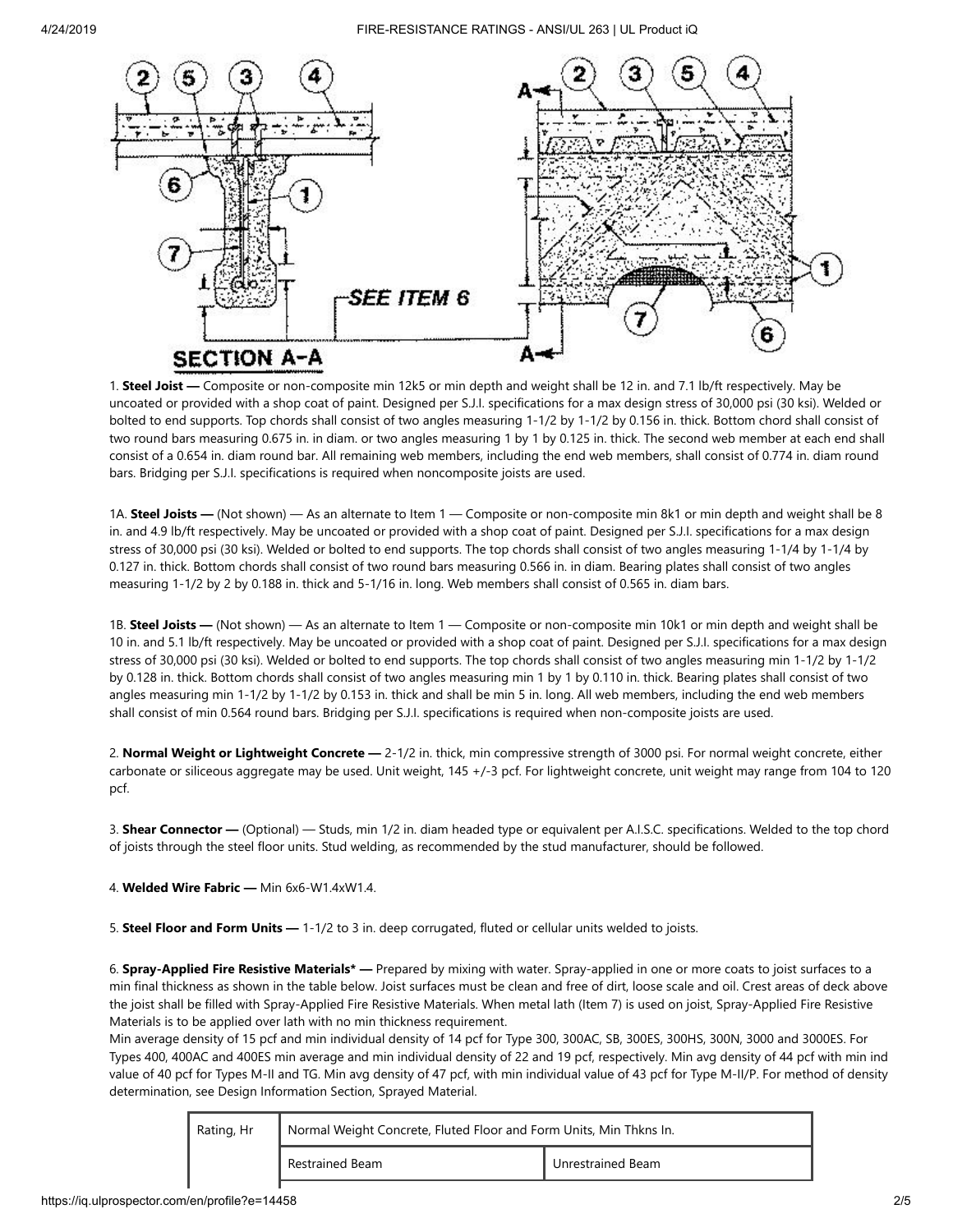#### 4/24/2019 FIRE-RESISTANCE RATINGS - ANSI/UL 263 | UL Product iQ

|           | Item 1<br>12K5 Joist | Item 1A<br>8K1 Joist | Item 1B<br>10K1 Joist | Item 1<br>12K5 Joist | Item 1A<br>8K1 Joist | Item 1B<br>10K1 Joist |
|-----------|----------------------|----------------------|-----------------------|----------------------|----------------------|-----------------------|
|           | $9/16+$              |                      | 3/4                   | $9/16+$              |                      | 3/4                   |
| $1 - 1/2$ |                      |                      | 3/4                   |                      | $1 - 9/16$           | $1 - 1/8$             |
| -2        | $1 - 3/8$            | $1 - 5/8$            | 7/8                   | $1 - 3/8$            | $2 - 1/16$           | $1 - 9/16$            |
| 3         | $2 - 1/4$            | <b>NR</b>            | $1 - 1/2$             | $2 - 1/4$            | N <sub>R</sub>       | $2 - 5/16$            |

### **Rating, Hr Lightweight Concrete, Fluted Floor and Form Units, Min Thkns In.**

| <b>Restrained Beam</b>   |                      |                      |                       | <b>Unrestrained Beam</b> |                      |                       |
|--------------------------|----------------------|----------------------|-----------------------|--------------------------|----------------------|-----------------------|
|                          | Item 1<br>12K5 Joist | Item 1A<br>8K1 Joist | Item 1B<br>10K1 Joist | Item 1<br>12K5 Joist     | Item 1A<br>8K1 Joist | Item 1B<br>10K1 Joist |
|                          | $9/16+$              | $1 - 1/8$            | 15/16                 | $9/16+$                  | $1 - 1/8$            | 15/16                 |
| $1 - 1/2$                |                      | $1 - 5/16$           | 15/16                 |                          | $1 - 3/4$            | $1 - 3/8$             |
| $\overline{\phantom{0}}$ | $1 - 3/8$            | $2 - 1/16$           | $1 - 1/8$             | $1 - 3/8$                | $2 - 1/4$            | $1 - 7/8$             |
| 3                        | $2 - 1/4$            | NR.                  | $1 - 15/16$           | $2 - 1/4$                | NR.                  | $2 - 7/8$             |

#### **Rating, Hr Normal Weight Concrete, Cellular or Corrugated Form Units, Min Thkns In.**

|           | <b>Restrained Beam</b> |                      |                       | <b>Unrestrained Beam</b> |                      |                       |
|-----------|------------------------|----------------------|-----------------------|--------------------------|----------------------|-----------------------|
|           | Item 1<br>12K5 Joist   | Item 1A<br>8K1 Joist | Item 1B<br>10K1 Joist | Item 1<br>12K5 Joist     | Item 1A<br>8K1 Joist | Item 1B<br>10K1 Joist |
|           | $9/16+$                |                      | 15/16                 | $9/16+$                  |                      | 15/16                 |
| $1 - 1/2$ |                        |                      | 15/16                 |                          | $1 - 9/16$           | $1 - 1/4$             |
| 2         | $1 - 3/8$              | $1 - 5/8$            | $1 - 1/8$             | $1 - 3/8$                | $2 - 1/16$           | $1 - 9/16$            |
| 3         | $2 - 1/4$              | <b>NR</b>            | $1 - 15/16$           | $2 - 1/4$                | NR.                  | $2 - 9/16$            |

**Rating, Hr Lightweight Concrete, Cellular or Corrugated Form Units, Min Thkns In.**

|           | <b>Restrained Beam</b> |                      |                       | <b>Unrestrained Beam</b> |                      |                       |  |
|-----------|------------------------|----------------------|-----------------------|--------------------------|----------------------|-----------------------|--|
|           | Item 1<br>12K5 Joist   | Item 1A<br>8K1 Joist | Item 1B<br>10K1 Joist | Item 1<br>12K5 Joist     | Item 1A<br>8K1 Joist | Item 1B<br>10K1 Joist |  |
| 1         | $9/16+$                | $1 - 1/8$            | $1 - 1/16$            | $9/16+$                  | $1 - 1/8$            | $1 - 1/16$            |  |
| $1 - 1/2$ |                        | $1 - 5/16$           | $1 - 3/16$            |                          | $1 - 3/4$            | $1 - 1/2$             |  |
| 2         | $1 - 3/8$              | $2 - 1/16$           | $1 - 7/16$            | $1 - 3/8$                | $2 - 1/4$            | $1 - 13/16$           |  |
| 3         | $2 - 1/4$              | NR.                  | $2 - 1/2$             | $2 - 1/4$                | <b>NR</b>            | $2 - 7/8$             |  |

NR = No Rating.

+ When bottom chords consist of 1 by 1 by 0.125 in. thick steel angles, the thickness of spray-applied fire resistive material shall be increased to 13/16 in. on the bottom chord only.

**BERLIN CO LTD** — Types 300, 300ES, 300N, or SB; Types M-II, TG, and M-II/P.

**GREENTECH THERMAL INSULATION PRODUCTS MFG CO L L C** — Types 300, 300AC, 400, or 400AC; Types M-II, TG, and M-II/P.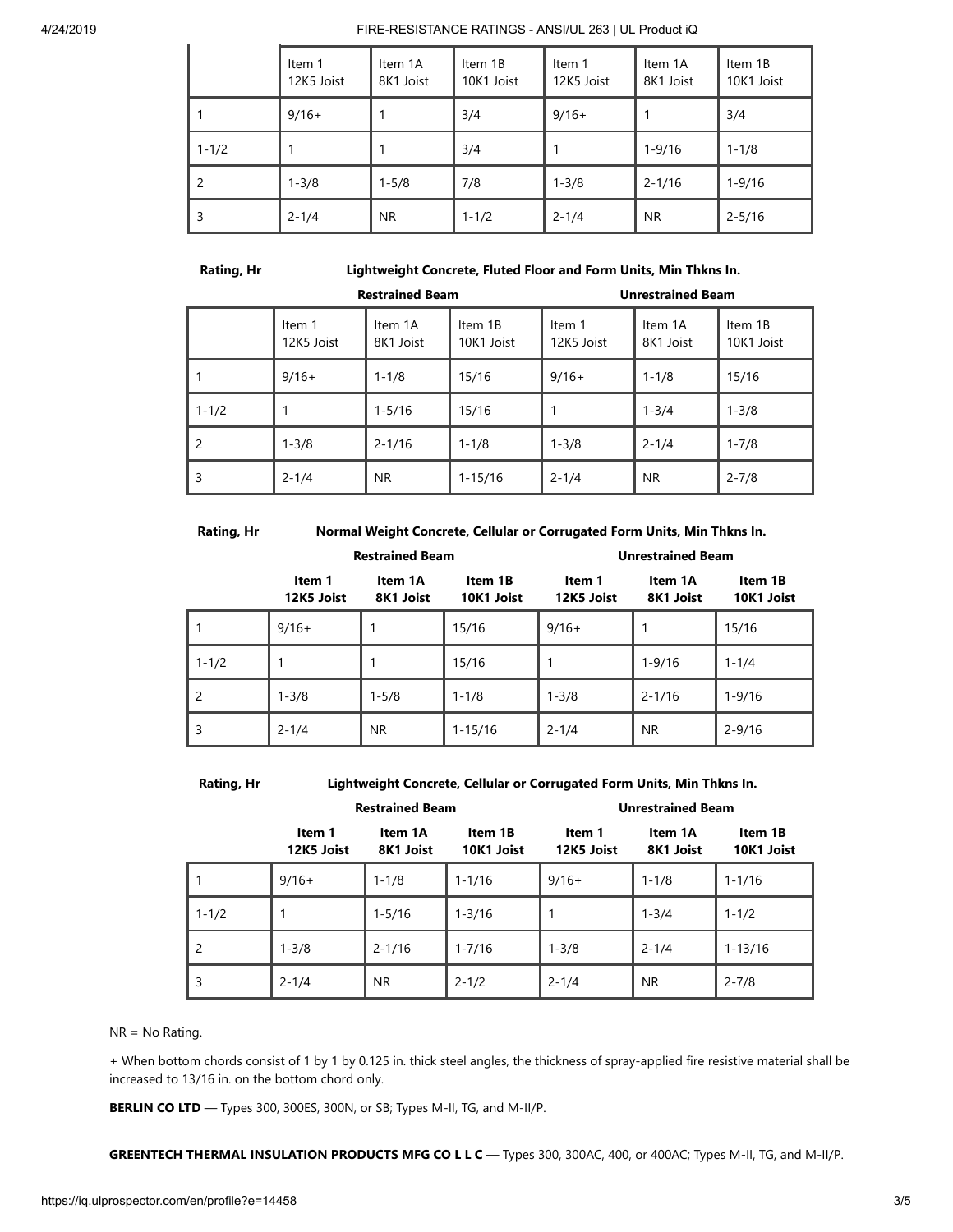**ISOLATEK INTERNATIONAL** — Types 300, 300AC, 300ES, 300HS, 300N, SB, 400, 400AC, 400ES, 3000, or 3000ES; Types M-II, TG, and M-II/P.

**NEWKEM PRODUCTS CORP** — Types 300, 300ES, 300N, SB or 400, types M-II, TG, and M-II/P.

6B. **Spray-Applied Fire Resistive Materials\* —** As an alternate to Item 6 - Prepared by mixing with water. Spray-applied in one or more coats to joist surfaces to a min final thickness as shown in the table below. Joist surfaces must be clean and free of dirt, loose scale and oil. Crest areas of deck above the joist shall be filled with Spray-Applied Fire Resistive Materials. When metal lath (Item 7) is used on joist, Spray-Applied Fire Resistive Materials is to be applied over lath with no min thickness requirement.

Min avg density of 17.5 pcf with min ind density of 16 pcf for Type 300TW. Min avg density of 18 pcf and min ind density of 17 pcf for Type 280. For method of density determination, see Design Information Section, Sprayed Material.

### **Normal Weight Concrete**

|                                       | <b>Unrestrained Steel Joist Rating</b> |            | <b>Restrained Steel Joist Rating</b> |           |  |  |
|---------------------------------------|----------------------------------------|------------|--------------------------------------|-----------|--|--|
| <b>Rating Hr</b><br>Item 1<br>Item 1A |                                        |            | Item 1                               | Item 1A   |  |  |
|                                       | $9/16+$                                |            | $9/16+$                              |           |  |  |
| $1 - 1/2$                             |                                        | $1 - 9/16$ |                                      |           |  |  |
|                                       | $1 - 3/8$                              | $2 - 1/16$ | $1 - 3/8$                            | $1 - 5/8$ |  |  |
|                                       | $2 - 1/4$                              | NR.        | $2 - 1/4$                            | NR.       |  |  |

**Min Thkns of Spray Applied Fire Resistive Mtl In.**

+ When bottom chords consist of 1 by 1 by 0.125 in. thick steel angles, the thickness of spray-applied fire resistive material shall be increased to 13/16 in. on the bottom chord only.

# **Lightweight Concrete**

|                                       | <b>Unrestrained Steel Joist Rating</b> |           | <b>Restrained Steel Joist Rating</b> |            |  |  |
|---------------------------------------|----------------------------------------|-----------|--------------------------------------|------------|--|--|
| <b>Rating Hr</b><br>Item 1A<br>Item 1 |                                        |           | Item 1                               | Item 1A    |  |  |
|                                       | $9/16+$                                | $1 - 1/8$ | $9/16+$                              | $1 - 1/8$  |  |  |
| $1 - 1/2$                             |                                        | $1 - 3/4$ |                                      | $1 - 5/16$ |  |  |
|                                       | $1 - 3/8$                              | $2 - 1/4$ | $1 - 3/8$                            | $2 - 1/16$ |  |  |
| 3                                     | $2 - 1/4$                              | NR.       | $2 - 1/4$                            | <b>NR</b>  |  |  |

#### **Min Thkns of Spray Applied Fire Resistive Mtl In.**

#### NR = No Rating.

+ When bottom chords consist of 1 by 1 by 0.125 in. thick steel angles, the thickness of spray-applied fire resistive material shall be increased to 13/16 in. on the bottom chord only.

**ISOLATEK INTERNATIONAL** — Types 280, 300TW.

7. **Metal Lath —** (Optional — Not shown) — 3/8 in. diamond mesh, expanded steel weighing min 2.5 lb/sq yd, secured to one side of joist using No. 16 SWG steel tie wire located at mid-height of every other web. When used, the metal lath must be fully covered with Spray-Applied Fire Resistive Materials with no min thickness requirements for material applied onto the lath between chords and web members.

7A. **Glass Fiber Mesh —** (Optional — Not shown) — As an alternate to metal lath (Item 7) — Min 3/32 in. square mesh, coated fiberglass scrim fabric, weighing a min of 1.9 oz per sq yd, polypropylene fabric mesh, weighing approximately 1.25 oz per sq yd or equivalent shall be attached to one side of each joist web member. The method of attachment must be sufficient to hold the mesh and fire protection material during application and curing of the material. . An acceptable method of attaching the mesh is by embedding the mesh in min